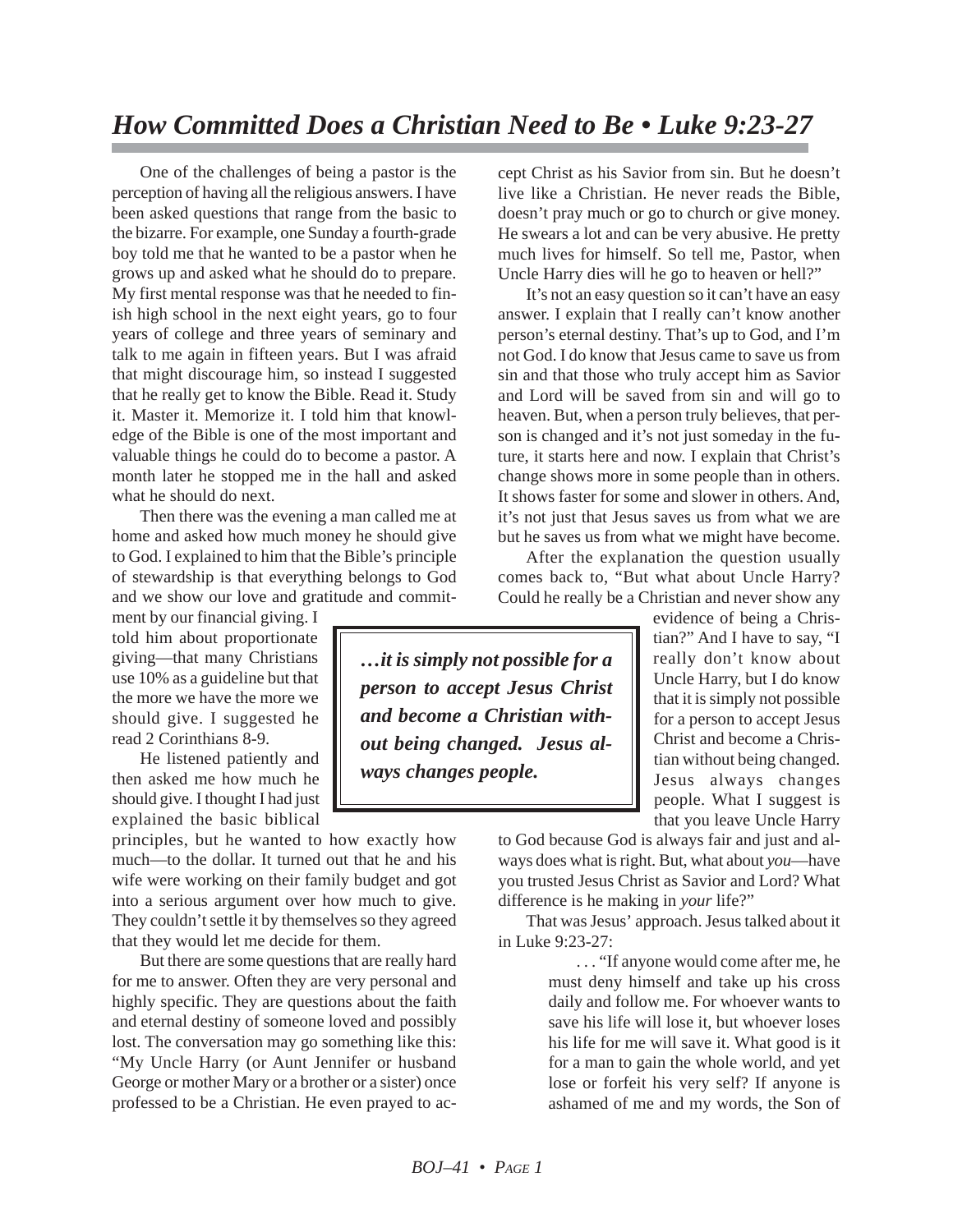Man will be ashamed of him when he comes in his glory and in the glory of the Father and of the holy angels. I tell you the truth, some who are standing here will not taste death before they see the kingdom of God."

That's quite a list of expectations: self-denial, loss of life and absolute allegiance. It could be enough to scare away anyone who is seriously considering following Jesus anywhere. These are either totally unreasonable and excessive demands or the best deal anyone has ever been offered.

Jesus makes it clear that Christianity has a cost. To be a follower of Jesus is not always easy. In fact, it is often difficult. Jesus begins with self-denial saying, *"If anyone would come after me, he must deny himself and take up his cross daily and follow me."* Self-denial is voluntarily giving up something we want and could have. It may be that a couple sells their big house and moves into a smaller one. Perhaps an executive resigns as CEO to take a lower salary with less prestige. A celebrity may choose to leave it all behind and go to some obscure place that most of us have never heard of. Maybe a friend donates a kidney to save the life of someone else. Or a teenager throws away a CD his parents hate but don't know he has.

Jesus invites us to be his disciples, asking that we regularly practice self-denial. He may ask us to put others first and not insist upon having our own way. He may want us to let go of anger and animosity when we have been wronged. Or perhaps he expects us to sacrifice what we want in order to benefit someone else.

For a Christian, this is a way of life—not to be a nice guy or out of some misdirected masochism but for the sake of Jesus Christ. Self-denial is surrendering claim to something I could have kept. "Taking up my cross" is accepting and not complaining about a burden I would rather not have.

What might this look like? We have been wronged, but we give up the right to get even because we follow Jesus Christ. We would prefer to watch more television at night or sleep later in the morning, but instead we give up some of that time in order to pray for the needs of others. We are saving up for a vacation but we give away the savings to help someone in need. We were cheated out of part of our inheritance by a close relative but decide not to let that damage our relationship. We have something wrong physically that is never going to get better, but we choose to love and trust God as if nothing were wrong. We are hassled because of our Christian faith but decide to take the unfair criticism and treatment without letting it take us down.

The issue is not so much how self-denial is expressed but that it is expressed daily and for Jesus' sake. It must become a habit of life because of our relationship to Christ. We must be absolutely convinced that we would rather have less with Christ than have more without him. It is part of the deal in becoming a Christian. We don't live for ourselves. We live for Jesus. We are different because of him and for him. Whatever the price, he is worth it!

Let me ask you directly: How are you denying yourself for Jesus? If your honest answer is "I don't know" or "I can't think of anything", I have a challenge for you. Try it starting today. Think of what you want or already have. Decide to deny yourself what you want in a way that will help others in the name of Jesus Christ. Try it once. Try it twice. Try it every day for four months until it becomes a habit. Jesus said, *"If anyone would come after me, he must deny himself and take up his cross daily and follow me."*

If that doesn't seem radical enough for you, listen to what Jesus asks next: *" . . . whoever wants to save his life will lose it, but whoever loses his life for me will save it. What good is it for a man to gain the whole world, and yet lose or forfeit his very self."*

There is a frequent phrase that comes up in movies about the relationship between the president of the United States and members of the Secret Service. It asks if the agents in the presidential protection detail would "take a bullet" for the president. I can vividly remember seeing the films of the assassination of John Kennedy and the shooting of President Ronald Reagan. Bodyguards immediately tried to determine the source of fire and then stood in the way. One of the reflex responses is for the agent to throw his body on top of the president.

I've wondered if I could do that. Life is a very important thing to risk. It seems to me that putting my life in the line of fire for someone else is saying that the other person is more valuable than I am. It's saying, "It's good if he lives and okay if I die. In fact, it's better for me to die than it is for him to die."

To be a Christian is to put my life on the line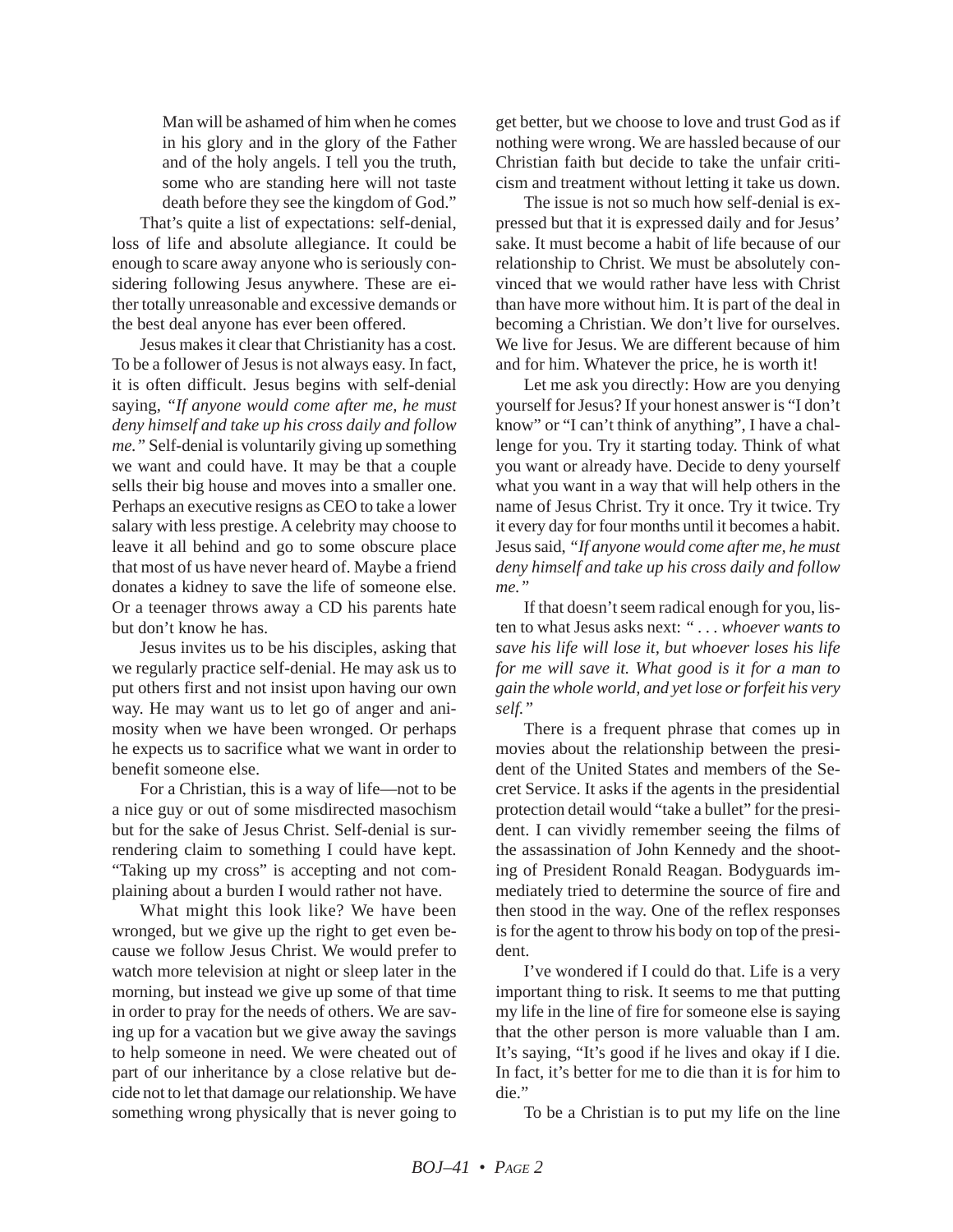for Jesus. It is an upfront admission that Jesus is worth more than I am. His reputation matters more than mine. What he wants is more important than what I want. He's more important than I am.

An interesting test of Jesus' teaching came up during the persecutions of North African Christians during the Roman Empire. Citizens were forced to swear allegiance to Caesar and deny Christ in order to get the documents they needed to work, buy food and travel. There were many church members who agreed to the government's terms and denied Christ for the sake of their jobs and homes. When the persecution was over they wanted to return to the churches, but the Christians who had suffered were convinced that anyone who denied Christ was not really a disciple of Christ. Many were denied reentry to the church.

I've wondered what I would have done. Would I have been willing to die under the rule of the Roman Emperor Nero or under the Chinese dictator Mao Tse-tung? Am I enough of a disciple of Jesus Christ to be willing to give up my life for him?

There is a sense in which all of this may be easier when it's harder and harder when it's easier. In the absolute worst of times with a very clear choice maybe we would be willing to step forward and die for Jesus. But in modern comfortable America it is too hard to take a stand for Jesus Christ.

Understand that I'm not "preaching" to you as much as I am letting you in as I "preach" to myself. I find it so easy to accumulate possessions, to take care of myself, to build up my reputation, to protect my life, to watch out for me. Far too often I fight

for things that really don't matter very much and hold tenaciously to things I really can't keep. Worst of all, my life can be so consumed with all that I have and do that there is no time left for Jesus and what is really important. How sad because *" . . . whoever wants to save his life will lose it but whoever loses his life for me will save it. What*

*good is it for a man to gain the whole world and yet lose or forfeit his very self?"*

Are you ready for one more? To "self-denial" and "loss of life for his sake", Jesus adds his call for absolute allegiance to him saying, *"If anyone is ashamed of me and my words, the Son of Man will* *be ashamed of him when he comes in his glory and in the glory of the Father and of the holy angels."* Jesus asks for absolute allegiance. He wants his followers to be as devoted to him now as we would be if Jesus came back to earth as the judge of human destiny.

Have you ever known someone who is proud of a rich relative when there is something to get but ashamed of that same relative the rest of the time? Jesus wants absolute loyalty from Christians at all times and in all circumstances. He wants us to believe in him and what he says whether it's popular or embarrassing, whether we will be rewarded or punished, whether it's here and now or someday in heaven.

Allegiance is an attitude, but allegiance is also actions. We dare not say we are loyal to Jesus but then use his name to swear, ignore his teachings on sexual morality, hold unforgiving grudges against others or be greedy with our money. Allegiance is allegiance. It's loyalty to Jesus Christ in everything.

Maybe you are thinking what I'm thinking there must not be very many Christians. How many of us measure up to this kind of commitment that encompasses complete self-denial, loss of life and absolute allegiance?

Most of us don't measure up. Neither did Jesus' disciples standing around to first hear these words in Luke 9. Later in Jesus' biography we hear Peter denying three times in one night that he had ever met Jesus. Thomas had his doubts that Jesus really rose from the dead. These are the guys we call "Saint Peter" and "Saint Thomas". If they flunked, what

kind of chance do any of us have?

*Jesus … wants his followers to be as devoted to him now as we would be if Jesus came back to earth as the judge of human destiny.*

There is a really strange but interesting line at the end of this teaching of Jesus in Luke 9:27 when Jesus said, *"I tell you the truth, some of you who are standing here will not taste death before*

*they see the kingdom of God."* It's a hard expression to figure out. It seems to be saying, "You disciples are going to see the best of God before you die." Many Bible scholars think that this refers to the next story about Jesus going up the Mount of Transfiguration with Peter, John and James and let